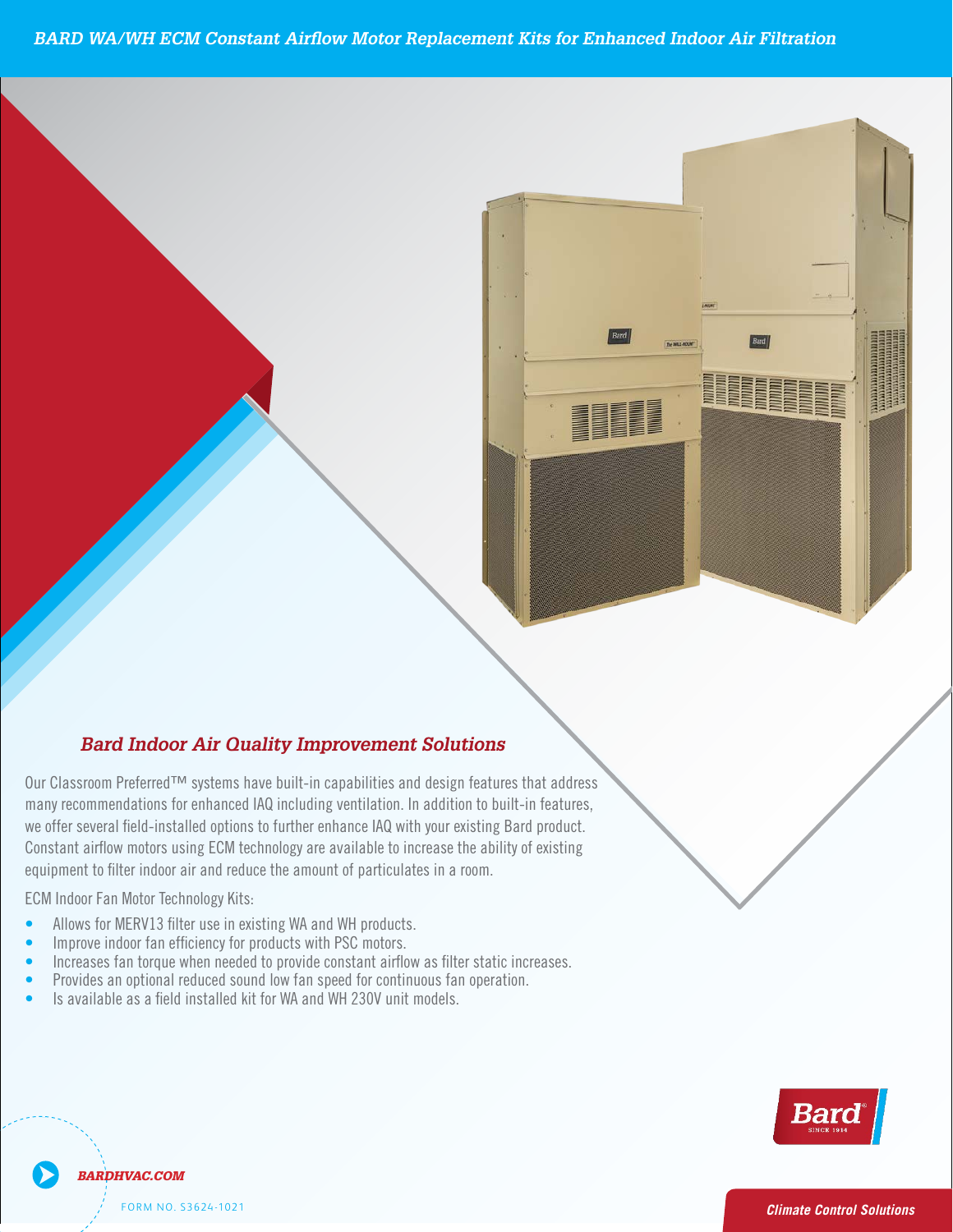### *///////* FIELD INSTALLED UPGRADE MOTOR KIT DESCRIPTION

With today's increasing indoor air quality requirements, customers are often required to review the filtration performance of existing heating and air conditioning equipment. Filters with a higher MERV rating are often required for occupied areas. Replacement of existing equipment can often be expensive and time consuming. Bard field upgrade motor kits offer the following features:

- Existing legacy WA and WH Bard Wall Mounts that are not in need of replacement can use the upgrade motor kit to replace older low efficiency PSC motors with new ECM constant airflow motors. Constant airflow ECM technology uses a torque curve developed by Bard to provide a constant airflow amount when MERV13 filters are used.
- Newer standard WA and WH Bard Wall Mounts that do not already include constant airflow ECM technology can be upgraded. This will allow the indoor fan to provide a constant airflow amount as premium filters up to MERV13 begin to load with dust, dirt, and debris. Constant airflow or continuous airflow, means air is continuously circulated through the room allowing for greater comfort and constant removal of particles and contaminates by air passing through enhanced filtration. An optional low fan speed can be used for reduced sound levels during continuous fan operation.

#### *///////* UPGRADE MOTOR KIT CONTENTS

The ECM motor kits contain the following components:

- A dual shaft Electronically Commutated Motor (ECM) that provides increased performance and allows for unit operation with up to a MERV13 filter.
- A control mounting bracket, needed wires, relay, wire clamps and wire ties, screws, and other miscellaneous wiring components.
- A new adhesive-backed wiring diagram to show wiring changes made to the unit.
- Installation instructions that explain how to install the motor and revise unit wiring. The instructions for the motor kit can be saved and inserted into the literature assembly that shipped with the product.

| <b>Motor Upgrade Kit Description</b> |               |                 |             |                                    |                         |  |
|--------------------------------------|---------------|-----------------|-------------|------------------------------------|-------------------------|--|
| Kit#                                 | Motor Part #  | <b>Motor HP</b> | <b>Amps</b> | <b>Programmed</b><br><b>Speeds</b> | <b>Voltage</b>          |  |
| 8620-345                             | 8107-017-0236 | $3/4$ HP        | 6.8         | 3                                  | 230 Volt - 1 or 3 Phase |  |
| 8620-346                             | 8107-017-0235 | $3/4$ HP        | 6.8         | 3                                  | 230 Volt - 1 or 3 Phase |  |
| 8620-347                             | 8106-052-0232 | $1/2$ HP        | 4.3         | 3                                  | 230 Volt - 1 or 3 Phase |  |
| 8620-348                             | 8105-060-0233 | $1/3$ HP        | 2.8         | 3                                  | 230 Volt - 1 or 3 Phase |  |

#### *///////* UPGRADE MOTOR KIT PART NUMBERS

# *///////* EC MOTOR SPEEDS

The EC Motor provides 3 separate motor speeds that can be used. Each motor speed produces a different CFM airflow amount:

- **• Fan operation for Ventilation (Low)**: This is the lowest airflow speed that can be used with the motor upgrade kit. When used with fan only operation for ventilation or continuous air circulation, the unit will provide a low indoor sound level and energy efficient air filtration. Compressor cooling does not operate at this fan speed. Vent speed is not required for single speed unit operation.
- **• Balanced Climate Speed (Med)**: This is a lower cooling airflow speed that can be used with the motor upgrade kit. When used to lower the unit airflow, additional moisture will be removed (latent capacity increased) and less actual cooling will take place (sensible capacity decreased). Balanced Climate speed is not required and can only be used with the 11EER WA and WH units produced after October 2019.
- **• Full Cooling Speed (Hi)**: This is the standard speed for cooling and heating use.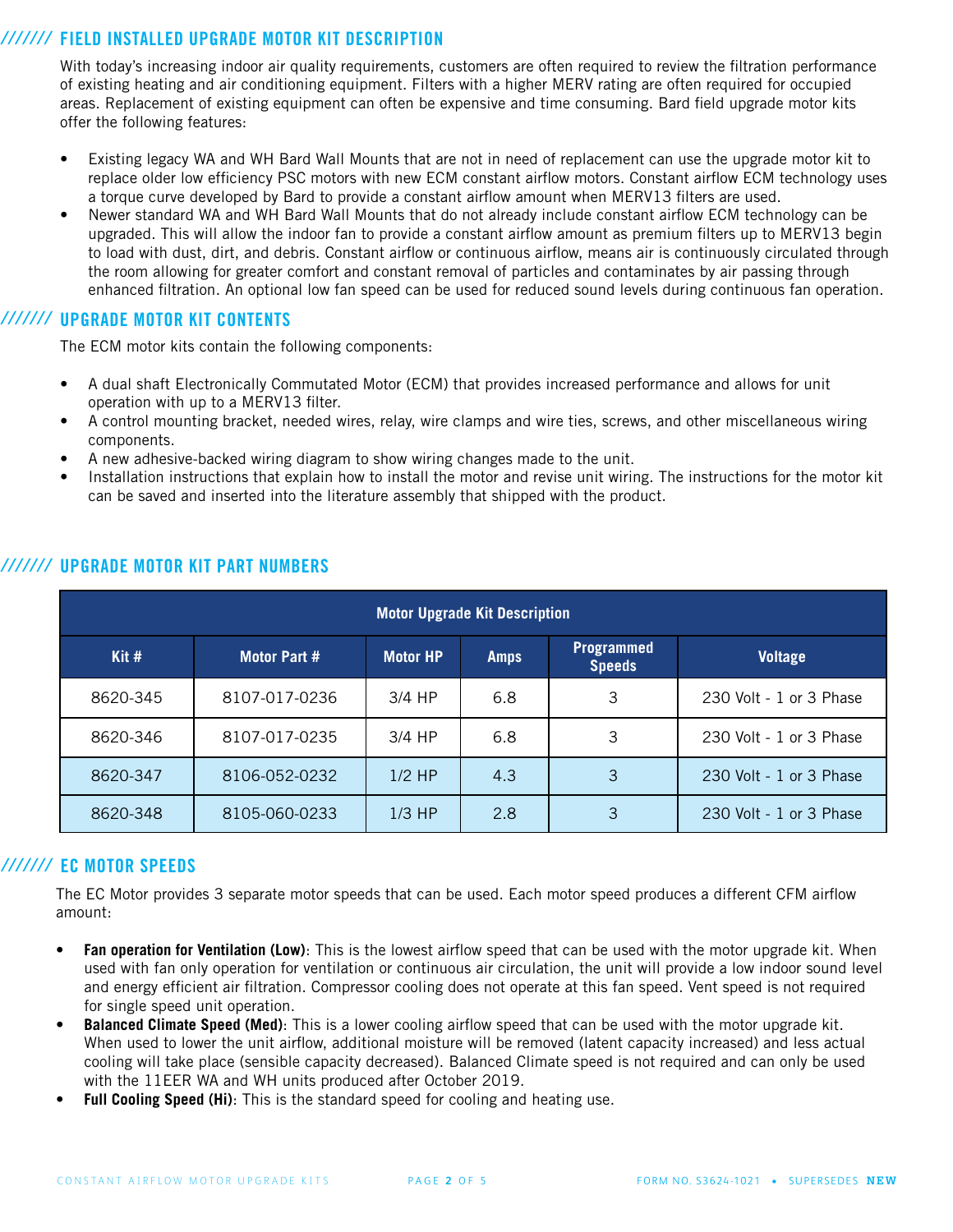UNIT NOMENCLATURE DESCRIPTION *///////*

Bard Model #

The following tables are provided to select the correct motor kit for Bard Wall Mount products.



Voltage Options. Kit is available for 208/230V units only A = 208/230V - 1ph - 60hz B = 208/230V - 3ph - 60hz

| Legacy Unit (Before the End of November 2019) Motor Upgrade Kit Matrix                                            |                                                   |                    |                               |                                                |                                                |                                                          |                                         |
|-------------------------------------------------------------------------------------------------------------------|---------------------------------------------------|--------------------|-------------------------------|------------------------------------------------|------------------------------------------------|----------------------------------------------------------|-----------------------------------------|
| <b>Bard Model #</b>                                                                                               | <b>Unit Voltage</b>                               | <b>Motor Kit #</b> | <b>Vent Speed</b><br>CFM (LO) | <b>Balanced</b><br><b>Climate CFM</b><br>(MED) | <b>Full Load</b><br><b>Cooling CFM</b><br>(HI) | <b>Motor Kit</b><br><b>Installation</b><br><b>Manual</b> | <b>MERV13 Filter</b><br>Size and Part # |
| W24A1/W24L1<br>W24A2/W24L2<br>W24AA/W24LA<br>W24H1<br>W24H2<br>W24HA                                              | A (208/230V<br>1 PH)<br>B (208/230V<br>3 PH)      | 8620-348           | 400                           | Not Available                                  | 800                                            | 7960-903                                                 | $(1)$ 16 x 25 x 2<br>Part #7004-061     |
| WA30*/WL30*<br>W30A1/W30L1<br>W30A2/W30L2<br>W30AA/W30LA<br><b>WH30*</b><br><b>W30H1</b><br><b>W30H2</b><br>W30HA | A (208/230V<br>$1$ PH)<br>B (208/230V<br>3 PH)    | 8620-347           | 550                           | Not Available                                  | 1000                                           | 7960-903                                                 | $(1)$ 16 x 30 x 2<br>Part #7004-062     |
| WA36*/WL36*<br>W36A1/W36L1<br>W36A2/W36L2<br>W36AA/W36LA<br><b>WH36*</b><br><b>W36H1</b><br><b>W36H2</b><br>W36HA | A (208/230V<br>$1$ PH $)$<br>B (208/230V<br>3 PH) | 8620-347           | 550                           | Not Available                                  | 1100                                           | 7960-903                                                 | $(1)$ 16 x 30 x 2<br>Part #7004-062     |
| WA42*/WL42*<br>W42A1/W42L1<br>W42A2/W42L2<br>W42AA/W42LA<br>WH42*<br>W42H1<br>W42H2<br>W42HA                      | A (208/230V<br>1 PH)<br>B (208/230V<br>3 PH)      | 8620-346           | 800                           | Not Available                                  | 1400                                           | 7960-903                                                 | $(1)$ 20 x 30 x 2<br>Part #7004-064     |
| WA48*/WL48*<br>W48A1/W48L1<br>W48A2/W48L2<br>W48AA/W48LA<br><b>WH48*</b><br>W48H1<br><b>W48H2</b><br>W48HA        | A (208/230V<br>1 PH)<br>B (208/230V<br>3 PH)      | 8620-346           | 800                           | Not Available                                  | 1550                                           | 7960-903                                                 | $(1)$ 20 x 30 x 2<br>Part #7004-064     |
| WA60*/WL60*<br>W60A1/W60L1<br>W60A2/W60L2<br>W60AA/W60LA<br><b>WH60*</b><br><b>W60H1</b><br><b>W60H2</b><br>W60HA | A (208/230V)<br>$1$ PH)<br>B (208/230V<br>3 PH)   | 8620-345           | 750                           | Not Available                                  | 1650                                           | 7960-903                                                 | $(1)$ 20 x 30 x 2<br>Part #7004-064     |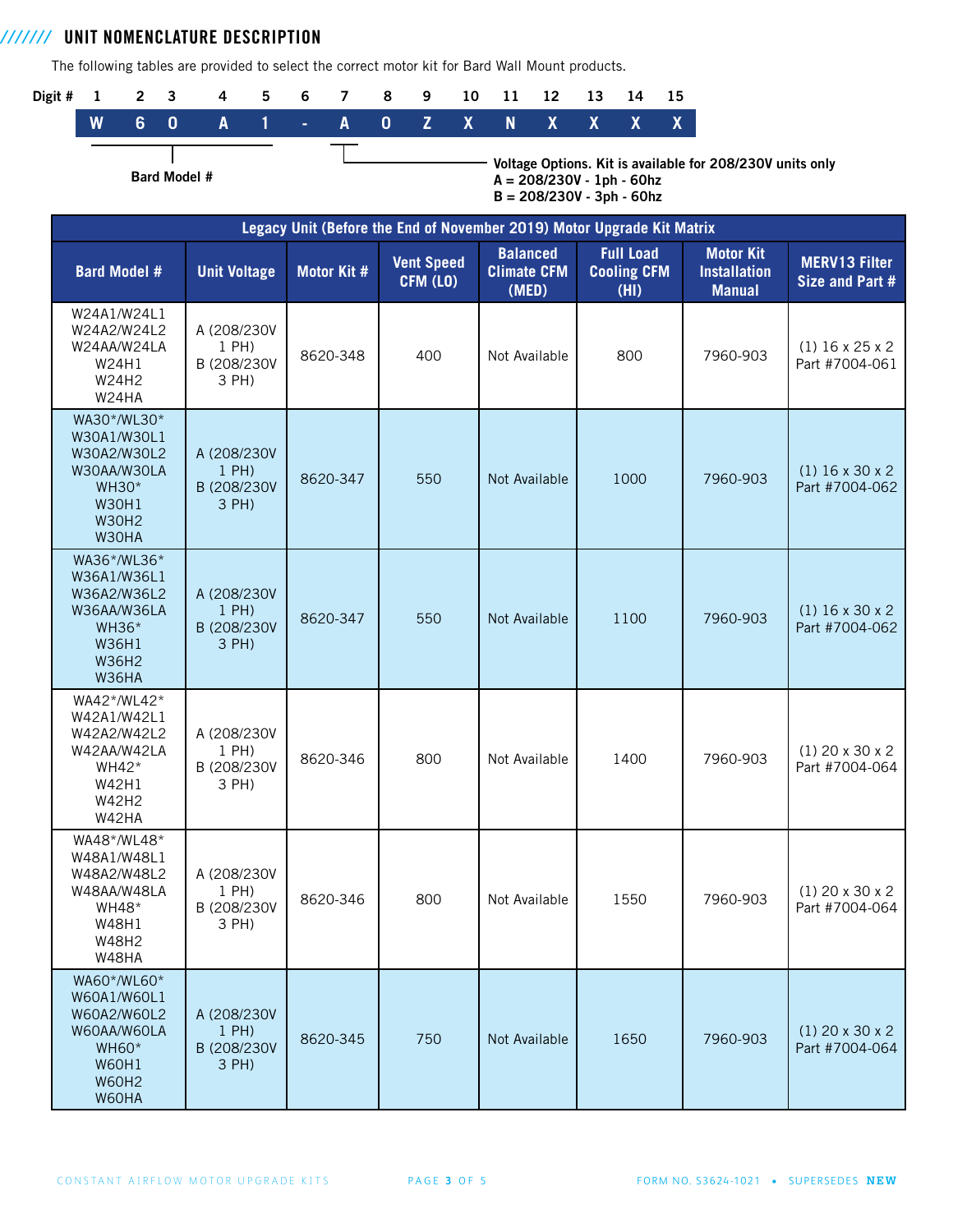| Production Unit (After November 2019) Motor Upgrade Kit Matrix |                                        |             |                               |                                                |                                                |                                      |                                         |
|----------------------------------------------------------------|----------------------------------------|-------------|-------------------------------|------------------------------------------------|------------------------------------------------|--------------------------------------|-----------------------------------------|
| <b>Bard</b><br>Model #                                         | <b>Unit Voltage</b>                    | Motor Kit # | <b>Vent Speed</b><br>CFM (LO) | <b>Balanced</b><br><b>Climate CFM</b><br>(MED) | <b>Full Load</b><br><b>Cooling</b><br>CFM (HI) | <b>Installation</b><br><b>Manual</b> | <b>MERV13 Filter</b><br>Size and Part # |
| W24AB/LB<br>W24HB                                              | A (208/230V 1 PH)<br>B (208/230V 3 PH) | 8620-348    | 400                           | 560                                            | 800                                            | 7960-915                             | $(1)$ 16 x 25 x 2<br>Part #7004-061     |
| W30AB/LB<br>W30HB                                              | A (208/230V 1 PH)<br>B (208/230V 3 PH) | 8620-347    | 550                           | 700                                            | 1000                                           | 7960-915                             | $(1)$ 16 x 30 x 2<br>Part #7004-062     |
| W36AB/LB<br>W36HB                                              | A (208/230V 1 PH)<br>B (208/230V 3 PH) | 8620-347    | 550                           | 770                                            | 1100                                           | 7960-915                             | $(1)$ 16 x 30 x 2<br>Part #7004-062     |
| W42AC<br>W42HC                                                 | A (208/230V 1 PH)<br>B (208/230V 3 PH) | 8620-345    | 750                           | 980                                            | 1400                                           | 7960-915                             | $(2)$ 20 x 20 x 2<br>Part #7004-063     |
| W48AC<br>W48HC                                                 | A (208/230V 1 PH)<br>B (208/230V 3 PH) | 8620-345    | 750                           | 1085                                           | 1550                                           | 7960-915                             | $(2)$ 20 x 20 x 2<br>Part #7004-063     |
| W60AC<br>W60HC                                                 | A (208/230V 1 PH)<br>B (208/230V 3 PH) | 8620-345    | 750                           | 1155                                           | 1650                                           | 7960-915                             | $(2)$ 20 x 20 x 2<br>Part #7004-063     |

# */////// Indoor Airflow Static and Unit Performance*

The airflow amount that passes through the unit is very important when considering cooling capacity and proper unit operation. Restriction of the amount of air passing through the unit is called external static pressure (ESP). Constant CFM EC motors increase torque to compensate for increased unit static up to .50" ESP. It is important to have a professional HVAC contractor, distributor, or technician complete a duct static calculation if supply or return ducts are used with the Wall Mount unit. Unit filter static must also be calculated into the total ESP value.

Supply Duct Static: Supply duct static will include duct work connected to the unit supply opening, supply registers, filtration installed in the supply duct, or any other device in the supply air stream that will restrict airflow. All ducts must be sealed to reduce duct air leakage, and flex duct work must not include restriction due to installation. Duct static must be calculated by a HVAC professional and include all factors of the duct design.

Return Duct Static: Return duct static will include duct work connected to the unit return opening, return registers, filtration installed in the return duct, or any other device in the return air stream that will restrict airflow. All ducts must be sealed to reduce duct air leakage, and flex duct work must not include restriction due to installation. Duct static must be calculated by a HVAC professional and include all factors of the duct design.

| <b>Filter Code</b> | <b>Filter MERV</b><br>Rating | <b>Filter Static IN. WC.</b> | <b>Filtration Level</b>                                          |
|--------------------|------------------------------|------------------------------|------------------------------------------------------------------|
|                    | <b>MERV 2</b>                | 0" WC                        | Low Filtration, 1" Thickness Disposable Media.                   |
| W                  | <b>MERV 2</b>                | $-.02"$ WC                   | Low Filtration, 1" Thickness Permanent Media.                    |
|                    | <b>MERV 8</b>                | $.03"$ WC                    | Average Filtration, 2" Thickness Pleated Disposable Media.       |
| M                  | <b>MERV 11</b>               | $.05"$ WC                    | Above Average Filtration, 2" Thickness Pleated Disposable Media. |
| N                  | <b>MERV 13</b>               | .08" WC                      | High Filtration, 2" Thickness Pleated Disposable Media.          |
|                    | <b>MERV 13</b>               | .08" WC                      | High Filtration, 2" Thickness Pleated Media, UV-C LED Light.     |

Calculating Total External Static Pressure: Supply duct static, return duct static, unit filter static, and any other source of additional static pressure are added together. Once this is calculated, the actual unit airflow amount can be reviewed by using the Indoor Airflow CFM charts provided.

Total External Static Pressure Calculation:

#### Supply Duct Static + Return Duct Static + Filter Static + Additional External Static = Total External Static Pressure (ESP)

The constant CFM motor provided in the motor upgrade kit can be used in installations with an ESP value up to .50" WC. The information above is provided to estimate the static pressure increase when replacing a low MERV rated filter with a with a high MERV rated filter. Make sure to review the unit installation and ensure static levels will not exceed a maximum .50" WC ESP measurement before installing the motor upgrade kit.